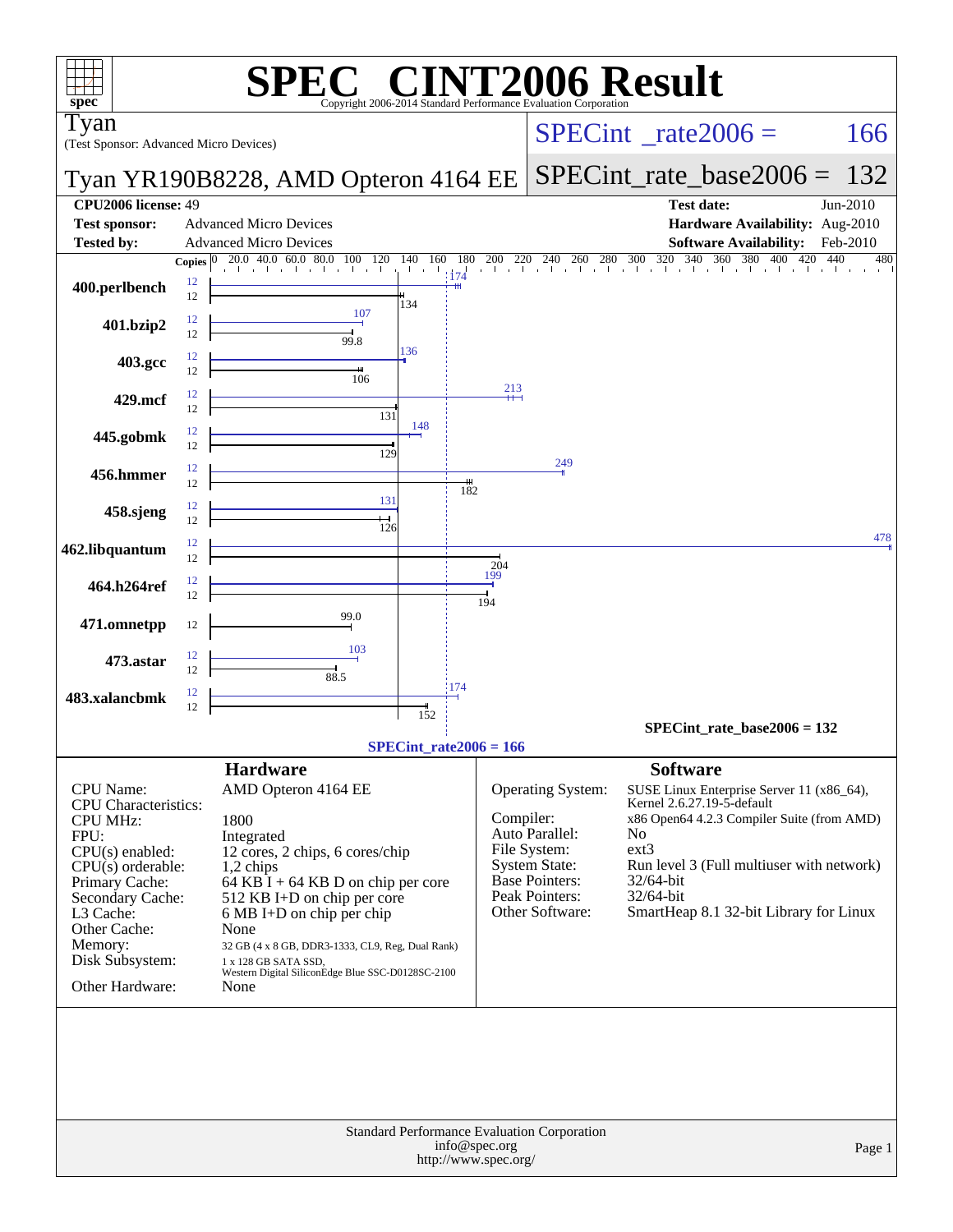

# **[SPEC CINT2006 Result](http://www.spec.org/auto/cpu2006/Docs/result-fields.html#SPECCINT2006Result)**

Tyan

(Test Sponsor: Advanced Micro Devices)

#### SPECint rate $2006 = 166$

Tyan YR190B8228, AMD Opteron 4164 EE [SPECint\\_rate\\_base2006 =](http://www.spec.org/auto/cpu2006/Docs/result-fields.html#SPECintratebase2006) 132

**[CPU2006 license:](http://www.spec.org/auto/cpu2006/Docs/result-fields.html#CPU2006license)** 49 **[Test date:](http://www.spec.org/auto/cpu2006/Docs/result-fields.html#Testdate)** Jun-2010

**[Test sponsor:](http://www.spec.org/auto/cpu2006/Docs/result-fields.html#Testsponsor)** Advanced Micro Devices **Advanced Micro Devices [Hardware Availability:](http://www.spec.org/auto/cpu2006/Docs/result-fields.html#HardwareAvailability)** Aug-2010

**[Tested by:](http://www.spec.org/auto/cpu2006/Docs/result-fields.html#Testedby)** Advanced Micro Devices **[Software Availability:](http://www.spec.org/auto/cpu2006/Docs/result-fields.html#SoftwareAvailability)** Feb-2010

#### **[Results Table](http://www.spec.org/auto/cpu2006/Docs/result-fields.html#ResultsTable)**

|                    | <b>Base</b>                                                                                              |                |       |                |       |                |            |               | <b>Peak</b>    |              |                |              |                |              |  |
|--------------------|----------------------------------------------------------------------------------------------------------|----------------|-------|----------------|-------|----------------|------------|---------------|----------------|--------------|----------------|--------------|----------------|--------------|--|
| <b>Benchmark</b>   | <b>Copies</b>                                                                                            | <b>Seconds</b> | Ratio | <b>Seconds</b> | Ratio | <b>Seconds</b> | Ratio      | <b>Copies</b> | <b>Seconds</b> | <b>Ratio</b> | <b>Seconds</b> | <b>Ratio</b> | <b>Seconds</b> | <b>Ratio</b> |  |
| 400.perlbench      | 12                                                                                                       | 861            | 136   | 876            | 134   | 877            | 134        | 12            | 681            | 172          | 666            | 176          | 673            | 174          |  |
| 401.bzip2          | 12                                                                                                       | 1160           | 99.8  | 1161           | 99.7  | 1159           | 100        | 12            | 1084           | 107          | 1082           | 107          | 1084           | 107          |  |
| $403.\mathrm{gcc}$ | 12                                                                                                       | 926            | 104   | 913            | 106   | 903            | 107        | 12            | 711            | 136          | 708            | 136          | 706            | 137          |  |
| $429$ .mcf         | 12                                                                                                       | 841            | 130   | 831            | 132   | 838            | <u>131</u> | 12            | 523            | 209          | 514            | 213          | 499            | 219          |  |
| $445$ .gobmk       | 12                                                                                                       | 978            | 129   | 976            | 129   | 984            | 128        | 12            | 851            | 148          | 899            | 140          | 850            | 148          |  |
| 456.hmmer          | 12                                                                                                       | 609            | 184   | 620            | 181   | 615            | 182        | 12            | 452            | 248          | 450            | 249          | 450            | 249          |  |
| $458$ .sjeng       | 12                                                                                                       | 1218           | 119   | 1152           | 126   | 1157           | 126        | 12            | 1103           | 132          | 1106           | 131          | 1105           | 131          |  |
| 462.libquantum     | 12                                                                                                       | 1222           | 204   | 1221           | 204   | 1223           | 203        | 12            | 520            | 478          | 519            | 479          | 520            | 478          |  |
| 464.h264ref        | 12                                                                                                       | 1368           | 194   | 1363           | 195   | 1367           | 194        | 12            | 1338           | 199          | 1335           | 199          | 1335           | <u>199</u>   |  |
| 471.omnetpp        | 12                                                                                                       | 757            | 99.0  | 758            | 99.0  | 758            | 98.9       | 12            | 757            | 99.0         | 758            | 99.0         | 758            | 98.9         |  |
| $473.$ astar       | 12                                                                                                       | 956            | 88.1  | 952            | 88.5  | 951            | 88.6       | 12            | 815            | 103          | 815            | 103          | 815            | 103          |  |
| 483.xalancbmk      | 12                                                                                                       | 543            | 152   | 545            | 152   | 541            | 153        | 12            | 476            | 174          | 476            | 174          | 476            | 174          |  |
|                    | Results appear in the order in which they were run. Bold underlined text indicates a median measurement. |                |       |                |       |                |            |               |                |              |                |              |                |              |  |

#### **[Submit Notes](http://www.spec.org/auto/cpu2006/Docs/result-fields.html#SubmitNotes)**

The config file option 'submit' was used. 'numactl' was used to bind copies to the cores. See the configuration file for details.

#### **[Operating System Notes](http://www.spec.org/auto/cpu2006/Docs/result-fields.html#OperatingSystemNotes)**

'ulimit -s unlimited' was used to set environment stack size 'ulimit -l 2097152' was used to set environment locked pages in memory limit

Set vm/nr\_hugepages=5400 in /etc/sysctl.conf mount -t hugetlbfs nodev /mnt/hugepages

#### **[General Notes](http://www.spec.org/auto/cpu2006/Docs/result-fields.html#GeneralNotes)**

Environment variables set by runspec before the start of the run: HUGETLB\_LIMIT = "450" LD\_LIBRARY\_PATH = "/root/work/cpu2006-power/amd1002li-rate-libs-revA/64:/root/work/cpu2006-power/amd1002li-rate-libs-revA/32"

The x86 Open64 Compiler Suite is only available from (and supported by) AMD at <http://developer.amd.com/cpu/open64> Binaries were compiled on SLES10 SP2 with binutils 2.18

> Standard Performance Evaluation Corporation [info@spec.org](mailto:info@spec.org) <http://www.spec.org/>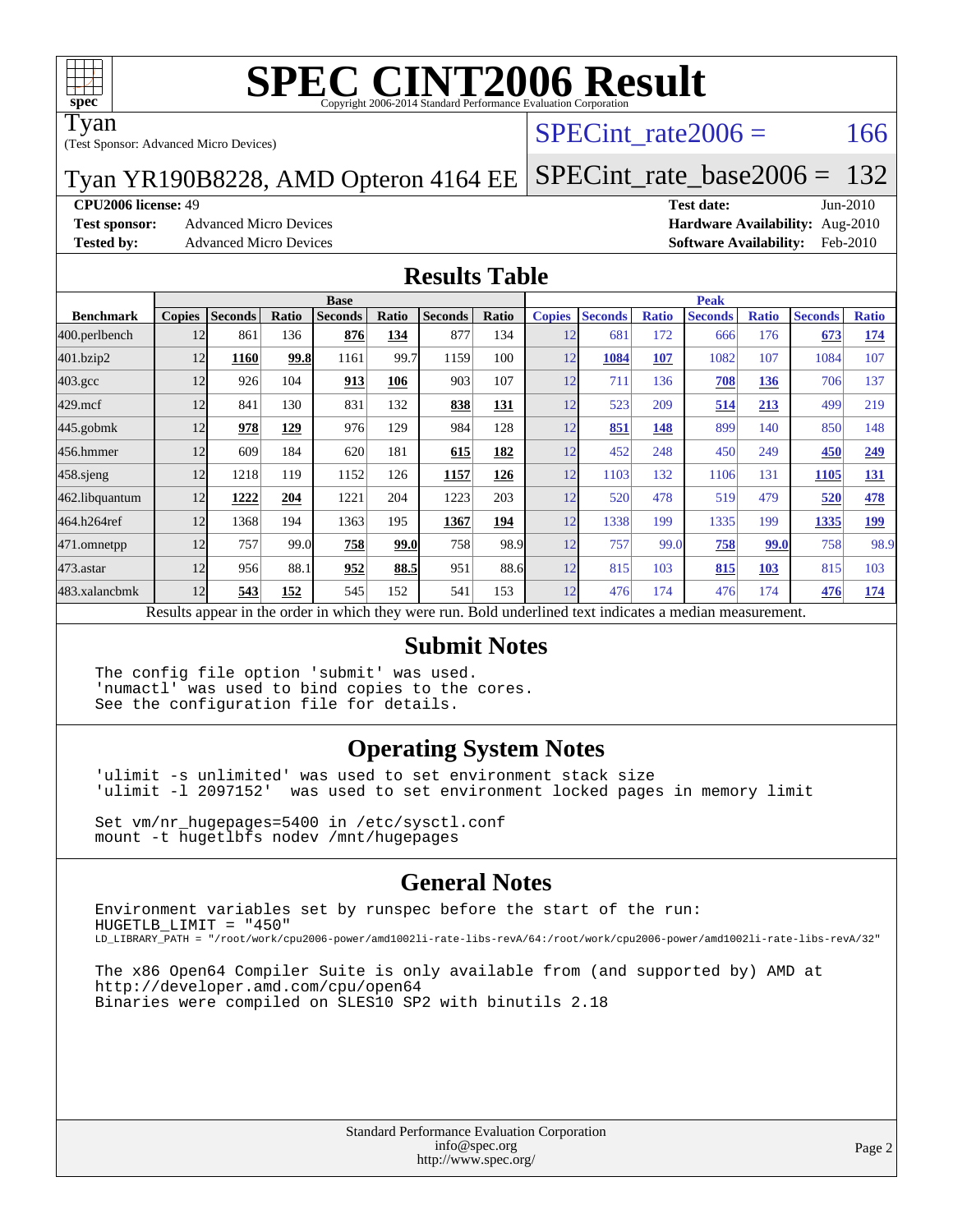

# **[SPEC CINT2006 Result](http://www.spec.org/auto/cpu2006/Docs/result-fields.html#SPECCINT2006Result)**

Tyan

(Test Sponsor: Advanced Micro Devices)

SPECint rate $2006 = 166$ 

Tyan YR190B8228, AMD Opteron 4164 EE [SPECint\\_rate\\_base2006 =](http://www.spec.org/auto/cpu2006/Docs/result-fields.html#SPECintratebase2006) 132

**[Test sponsor:](http://www.spec.org/auto/cpu2006/Docs/result-fields.html#Testsponsor)** Advanced Micro Devices **Advanced Micro Devices [Hardware Availability:](http://www.spec.org/auto/cpu2006/Docs/result-fields.html#HardwareAvailability)** Aug-2010 **[Tested by:](http://www.spec.org/auto/cpu2006/Docs/result-fields.html#Testedby)** Advanced Micro Devices **[Software Availability:](http://www.spec.org/auto/cpu2006/Docs/result-fields.html#SoftwareAvailability)** Feb-2010

**[CPU2006 license:](http://www.spec.org/auto/cpu2006/Docs/result-fields.html#CPU2006license)** 49 **[Test date:](http://www.spec.org/auto/cpu2006/Docs/result-fields.html#Testdate)** Jun-2010

### **[Base Compiler Invocation](http://www.spec.org/auto/cpu2006/Docs/result-fields.html#BaseCompilerInvocation)**

[C benchmarks](http://www.spec.org/auto/cpu2006/Docs/result-fields.html#Cbenchmarks): [opencc](http://www.spec.org/cpu2006/results/res2010q3/cpu2006-20100618-11753.flags.html#user_CCbase_Fopencc)

[C++ benchmarks:](http://www.spec.org/auto/cpu2006/Docs/result-fields.html#CXXbenchmarks) [openCC](http://www.spec.org/cpu2006/results/res2010q3/cpu2006-20100618-11753.flags.html#user_CXXbase_FopenCC)

#### **[Base Portability Flags](http://www.spec.org/auto/cpu2006/Docs/result-fields.html#BasePortabilityFlags)**

 400.perlbench: [-DSPEC\\_CPU\\_LP64](http://www.spec.org/cpu2006/results/res2010q3/cpu2006-20100618-11753.flags.html#b400.perlbench_basePORTABILITY_DSPEC_CPU_LP64) [-DSPEC\\_CPU\\_LINUX\\_X64](http://www.spec.org/cpu2006/results/res2010q3/cpu2006-20100618-11753.flags.html#b400.perlbench_baseCPORTABILITY_DSPEC_CPU_LINUX_X64) 401.bzip2: [-DSPEC\\_CPU\\_LP64](http://www.spec.org/cpu2006/results/res2010q3/cpu2006-20100618-11753.flags.html#suite_basePORTABILITY401_bzip2_DSPEC_CPU_LP64) 403.gcc: [-DSPEC\\_CPU\\_LP64](http://www.spec.org/cpu2006/results/res2010q3/cpu2006-20100618-11753.flags.html#suite_basePORTABILITY403_gcc_DSPEC_CPU_LP64) 429.mcf: [-DSPEC\\_CPU\\_LP64](http://www.spec.org/cpu2006/results/res2010q3/cpu2006-20100618-11753.flags.html#suite_basePORTABILITY429_mcf_DSPEC_CPU_LP64) 445.gobmk: [-DSPEC\\_CPU\\_LP64](http://www.spec.org/cpu2006/results/res2010q3/cpu2006-20100618-11753.flags.html#suite_basePORTABILITY445_gobmk_DSPEC_CPU_LP64) 456.hmmer: [-DSPEC\\_CPU\\_LP64](http://www.spec.org/cpu2006/results/res2010q3/cpu2006-20100618-11753.flags.html#suite_basePORTABILITY456_hmmer_DSPEC_CPU_LP64) 458.sjeng: [-DSPEC\\_CPU\\_LP64](http://www.spec.org/cpu2006/results/res2010q3/cpu2006-20100618-11753.flags.html#suite_basePORTABILITY458_sjeng_DSPEC_CPU_LP64) 462.libquantum: [-DSPEC\\_CPU\\_LP64](http://www.spec.org/cpu2006/results/res2010q3/cpu2006-20100618-11753.flags.html#suite_basePORTABILITY462_libquantum_DSPEC_CPU_LP64) [-DSPEC\\_CPU\\_LINUX](http://www.spec.org/cpu2006/results/res2010q3/cpu2006-20100618-11753.flags.html#b462.libquantum_baseCPORTABILITY_DSPEC_CPU_LINUX) 464.h264ref: [-DSPEC\\_CPU\\_LP64](http://www.spec.org/cpu2006/results/res2010q3/cpu2006-20100618-11753.flags.html#suite_basePORTABILITY464_h264ref_DSPEC_CPU_LP64) 483.xalancbmk: [-DSPEC\\_CPU\\_LINUX](http://www.spec.org/cpu2006/results/res2010q3/cpu2006-20100618-11753.flags.html#b483.xalancbmk_baseCXXPORTABILITY_DSPEC_CPU_LINUX)

#### **[Base Optimization Flags](http://www.spec.org/auto/cpu2006/Docs/result-fields.html#BaseOptimizationFlags)**

[C benchmarks](http://www.spec.org/auto/cpu2006/Docs/result-fields.html#Cbenchmarks):

[-march=barcelona](http://www.spec.org/cpu2006/results/res2010q3/cpu2006-20100618-11753.flags.html#user_CCbase_F-march_8ea39521cada96f307a04d0b8b9c6ffb) [-mso](http://www.spec.org/cpu2006/results/res2010q3/cpu2006-20100618-11753.flags.html#user_CCbase_F-mso) [-Ofast](http://www.spec.org/cpu2006/results/res2010q3/cpu2006-20100618-11753.flags.html#user_CCbase_F-Ofast) [-CG:local\\_sched\\_alg=1](http://www.spec.org/cpu2006/results/res2010q3/cpu2006-20100618-11753.flags.html#user_CCbase_F-CG:local_sched_alg_2175ca61f1a2717f1ec57b14995b9e7a) [-HP:bdt=2m:heap=2m](http://www.spec.org/cpu2006/results/res2010q3/cpu2006-20100618-11753.flags.html#user_CCbase_F-HUGEPAGE_855e97383b49831f390a2af16fe7202f)

[C++ benchmarks:](http://www.spec.org/auto/cpu2006/Docs/result-fields.html#CXXbenchmarks)

[-march=barcelona](http://www.spec.org/cpu2006/results/res2010q3/cpu2006-20100618-11753.flags.html#user_CXXbase_F-march_8ea39521cada96f307a04d0b8b9c6ffb) [-mso](http://www.spec.org/cpu2006/results/res2010q3/cpu2006-20100618-11753.flags.html#user_CXXbase_F-mso) [-Ofast](http://www.spec.org/cpu2006/results/res2010q3/cpu2006-20100618-11753.flags.html#user_CXXbase_F-Ofast) [-m32](http://www.spec.org/cpu2006/results/res2010q3/cpu2006-20100618-11753.flags.html#user_CXXbase_F-m32) [-INLINE:aggressive=on](http://www.spec.org/cpu2006/results/res2010q3/cpu2006-20100618-11753.flags.html#user_CXXbase_F-INLINE:aggressive_e14807c0a1e56a6a83cb25ab07c7ae8a) [-CG:cmp\\_peep=on](http://www.spec.org/cpu2006/results/res2010q3/cpu2006-20100618-11753.flags.html#user_CXXbase_F-CG:cmp_peep_ab90c979e95bee1f1f617a32622424ed) [-L/root/work/libraries/SmartHeap-8.1/lib -lsmartheap](http://www.spec.org/cpu2006/results/res2010q3/cpu2006-20100618-11753.flags.html#user_CXXbase_F-L_lib_directory_lsmartheap_9ab549d8336b8b0ffe7b94e3ae706265)

## **[Peak Compiler Invocation](http://www.spec.org/auto/cpu2006/Docs/result-fields.html#PeakCompilerInvocation)**

[C benchmarks](http://www.spec.org/auto/cpu2006/Docs/result-fields.html#Cbenchmarks): [opencc](http://www.spec.org/cpu2006/results/res2010q3/cpu2006-20100618-11753.flags.html#user_CCpeak_Fopencc)

[C++ benchmarks:](http://www.spec.org/auto/cpu2006/Docs/result-fields.html#CXXbenchmarks) [openCC](http://www.spec.org/cpu2006/results/res2010q3/cpu2006-20100618-11753.flags.html#user_CXXpeak_FopenCC)

# **[Peak Portability Flags](http://www.spec.org/auto/cpu2006/Docs/result-fields.html#PeakPortabilityFlags)**

 400.perlbench: [-DSPEC\\_CPU\\_LP64](http://www.spec.org/cpu2006/results/res2010q3/cpu2006-20100618-11753.flags.html#b400.perlbench_peakPORTABILITY_DSPEC_CPU_LP64) [-DSPEC\\_CPU\\_LINUX\\_X64](http://www.spec.org/cpu2006/results/res2010q3/cpu2006-20100618-11753.flags.html#b400.perlbench_peakCPORTABILITY_DSPEC_CPU_LINUX_X64) 401.bzip2: [-DSPEC\\_CPU\\_LP64](http://www.spec.org/cpu2006/results/res2010q3/cpu2006-20100618-11753.flags.html#suite_peakPORTABILITY401_bzip2_DSPEC_CPU_LP64) 445.gobmk: [-DSPEC\\_CPU\\_LP64](http://www.spec.org/cpu2006/results/res2010q3/cpu2006-20100618-11753.flags.html#suite_peakPORTABILITY445_gobmk_DSPEC_CPU_LP64)

Continued on next page

Standard Performance Evaluation Corporation [info@spec.org](mailto:info@spec.org) <http://www.spec.org/>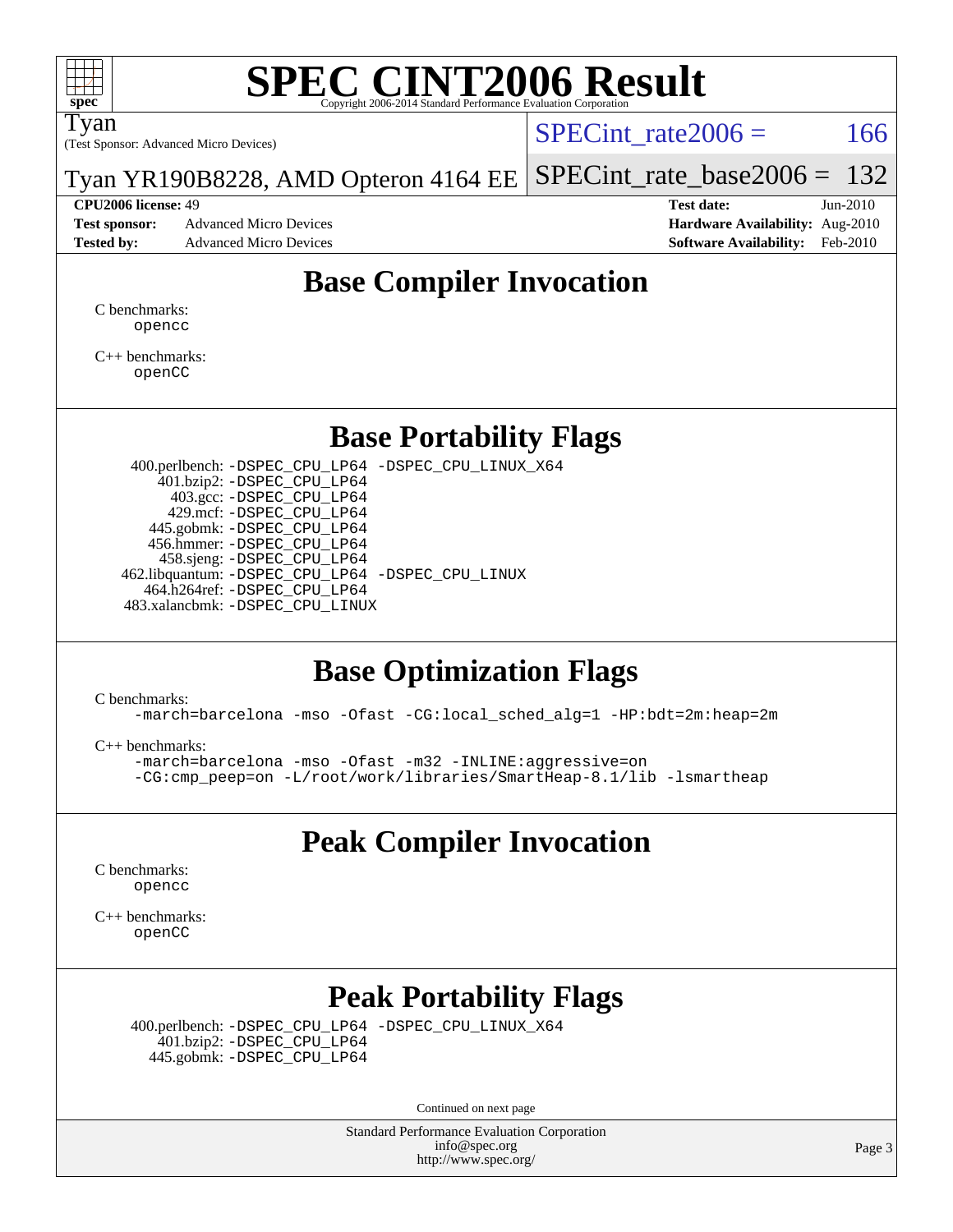

# **[SPEC CINT2006 Result](http://www.spec.org/auto/cpu2006/Docs/result-fields.html#SPECCINT2006Result)**

Tyan

(Test Sponsor: Advanced Micro Devices)

 $SPECTnt_rate2006 = 166$ 

Tyan YR190B8228, AMD Opteron 4164 EE [SPECint\\_rate\\_base2006 =](http://www.spec.org/auto/cpu2006/Docs/result-fields.html#SPECintratebase2006)  $132$ 

**[Test sponsor:](http://www.spec.org/auto/cpu2006/Docs/result-fields.html#Testsponsor)** Advanced Micro Devices **Advanced Micro Devices [Hardware Availability:](http://www.spec.org/auto/cpu2006/Docs/result-fields.html#HardwareAvailability)** Aug-2010 **[Tested by:](http://www.spec.org/auto/cpu2006/Docs/result-fields.html#Testedby)** Advanced Micro Devices **[Software Availability:](http://www.spec.org/auto/cpu2006/Docs/result-fields.html#SoftwareAvailability)** Feb-2010

**[CPU2006 license:](http://www.spec.org/auto/cpu2006/Docs/result-fields.html#CPU2006license)** 49 **[Test date:](http://www.spec.org/auto/cpu2006/Docs/result-fields.html#Testdate)** Jun-2010

# **[Peak Portability Flags \(Continued\)](http://www.spec.org/auto/cpu2006/Docs/result-fields.html#PeakPortabilityFlags)**

 456.hmmer: [-DSPEC\\_CPU\\_LP64](http://www.spec.org/cpu2006/results/res2010q3/cpu2006-20100618-11753.flags.html#suite_peakPORTABILITY456_hmmer_DSPEC_CPU_LP64) 458.sjeng: [-DSPEC\\_CPU\\_LP64](http://www.spec.org/cpu2006/results/res2010q3/cpu2006-20100618-11753.flags.html#suite_peakPORTABILITY458_sjeng_DSPEC_CPU_LP64) 462.libquantum: [-DSPEC\\_CPU\\_LP64](http://www.spec.org/cpu2006/results/res2010q3/cpu2006-20100618-11753.flags.html#suite_peakPORTABILITY462_libquantum_DSPEC_CPU_LP64) [-DSPEC\\_CPU\\_LINUX](http://www.spec.org/cpu2006/results/res2010q3/cpu2006-20100618-11753.flags.html#b462.libquantum_peakCPORTABILITY_DSPEC_CPU_LINUX) 464.h264ref: [-DSPEC\\_CPU\\_LP64](http://www.spec.org/cpu2006/results/res2010q3/cpu2006-20100618-11753.flags.html#suite_peakPORTABILITY464_h264ref_DSPEC_CPU_LP64) 483.xalancbmk: [-DSPEC\\_CPU\\_LINUX](http://www.spec.org/cpu2006/results/res2010q3/cpu2006-20100618-11753.flags.html#b483.xalancbmk_peakCXXPORTABILITY_DSPEC_CPU_LINUX)

## **[Peak Optimization Flags](http://www.spec.org/auto/cpu2006/Docs/result-fields.html#PeakOptimizationFlags)**

[C benchmarks](http://www.spec.org/auto/cpu2006/Docs/result-fields.html#Cbenchmarks):

Standard Performance Evaluation Corporation [info@spec.org](mailto:info@spec.org) <http://www.spec.org/> Page 4 400.perlbench: [-march=barcelona](http://www.spec.org/cpu2006/results/res2010q3/cpu2006-20100618-11753.flags.html#user_peakCCLD400_perlbench_F-march_8ea39521cada96f307a04d0b8b9c6ffb) [-mso](http://www.spec.org/cpu2006/results/res2010q3/cpu2006-20100618-11753.flags.html#user_peakCCLD400_perlbench_F-mso) [-fb\\_create fbdata](http://www.spec.org/cpu2006/results/res2010q3/cpu2006-20100618-11753.flags.html#user_peakPASS1_CFLAGSPASS1_LDFLAGS400_perlbench_F-fb_create_filename)(pass 1) [-fb\\_opt fbdata](http://www.spec.org/cpu2006/results/res2010q3/cpu2006-20100618-11753.flags.html#user_peakPASS2_CFLAGSPASS2_LDFLAGS400_perlbench_F-fb_opt_filename)(pass 2) [-Ofast](http://www.spec.org/cpu2006/results/res2010q3/cpu2006-20100618-11753.flags.html#user_peakCOPTIMIZE400_perlbench_F-Ofast) [-IPA:plimit=20000](http://www.spec.org/cpu2006/results/res2010q3/cpu2006-20100618-11753.flags.html#user_peakCOPTIMIZE400_perlbench_F-IPA:plimit_89e6fd9421ace0d5dab294a0a1b8be33) [-LNO:opt=0](http://www.spec.org/cpu2006/results/res2010q3/cpu2006-20100618-11753.flags.html#user_peakCOPTIMIZE400_perlbench_F-LNO:opt_b91e8b13d06f45039299c6496cc69a5f) [-OPT:unroll\\_times\\_max=8](http://www.spec.org/cpu2006/results/res2010q3/cpu2006-20100618-11753.flags.html#user_peakCOPTIMIZE400_perlbench_F-OPT:unroll_times_max_1ad8852298ca2c36a68b2d007aae0e22) [-OPT:unroll\\_size=256](http://www.spec.org/cpu2006/results/res2010q3/cpu2006-20100618-11753.flags.html#user_peakCOPTIMIZE400_perlbench_F-OPT:unroll_size_dfa492f42f50f580c3837c8b22d14f27) [-OPT:unroll\\_level=2](http://www.spec.org/cpu2006/results/res2010q3/cpu2006-20100618-11753.flags.html#user_peakCOPTIMIZE400_perlbench_F-OPT:unroll_level_2cd767e66711a193dd7aad8ffe1e4d20) [-OPT:keep\\_ext=on](http://www.spec.org/cpu2006/results/res2010q3/cpu2006-20100618-11753.flags.html#user_peakCOPTIMIZE400_perlbench_F-OPT:keep_ext_4dbb9969188886aadf10437ce9577910) [-WOPT:if\\_conv=0](http://www.spec.org/cpu2006/results/res2010q3/cpu2006-20100618-11753.flags.html#user_peakCOPTIMIZE400_perlbench_F-WOPT:if_conv_3763321a358ff896b32d6152fd83e145) [-CG:local\\_sched\\_alg=1](http://www.spec.org/cpu2006/results/res2010q3/cpu2006-20100618-11753.flags.html#user_peakCOPTIMIZE400_perlbench_F-CG:local_sched_alg_2175ca61f1a2717f1ec57b14995b9e7a) [-CG:unroll\\_fb\\_req=on](http://www.spec.org/cpu2006/results/res2010q3/cpu2006-20100618-11753.flags.html#user_peakCOPTIMIZE400_perlbench_F-CG:unroll_fb_req_6669f978801820a53c68eded7a4f0485) [-HP:bdt=2m:heap=2m](http://www.spec.org/cpu2006/results/res2010q3/cpu2006-20100618-11753.flags.html#user_peakCOPTIMIZE400_perlbench_F-HUGEPAGE_855e97383b49831f390a2af16fe7202f) 401.bzip2: [-march=barcelona](http://www.spec.org/cpu2006/results/res2010q3/cpu2006-20100618-11753.flags.html#user_peakCCLD401_bzip2_F-march_8ea39521cada96f307a04d0b8b9c6ffb) [-mso](http://www.spec.org/cpu2006/results/res2010q3/cpu2006-20100618-11753.flags.html#user_peakCCLD401_bzip2_F-mso) [-fb\\_create fbdata](http://www.spec.org/cpu2006/results/res2010q3/cpu2006-20100618-11753.flags.html#user_peakPASS1_CFLAGSPASS1_LDFLAGS401_bzip2_F-fb_create_filename)(pass 1) [-fb\\_opt fbdata](http://www.spec.org/cpu2006/results/res2010q3/cpu2006-20100618-11753.flags.html#user_peakPASS2_CFLAGSPASS2_LDFLAGS401_bzip2_F-fb_opt_filename)(pass 2) [-O3](http://www.spec.org/cpu2006/results/res2010q3/cpu2006-20100618-11753.flags.html#user_peakCOPTIMIZE401_bzip2_F-O3) [-OPT:alias=disjoint](http://www.spec.org/cpu2006/results/res2010q3/cpu2006-20100618-11753.flags.html#user_peakCOPTIMIZE401_bzip2_F-OPT:alias_af85d624bc8c113f27b06a81a9df063d) [-OPT:goto=off](http://www.spec.org/cpu2006/results/res2010q3/cpu2006-20100618-11753.flags.html#user_peakCOPTIMIZE401_bzip2_F-OPT:goto_b8760493db7ddb90acc865b6d90bb5de) [-CG:local\\_sched\\_alg=1](http://www.spec.org/cpu2006/results/res2010q3/cpu2006-20100618-11753.flags.html#user_peakCOPTIMIZE401_bzip2_F-CG:local_sched_alg_2175ca61f1a2717f1ec57b14995b9e7a) [-HP:bdt=2m:heap=2m](http://www.spec.org/cpu2006/results/res2010q3/cpu2006-20100618-11753.flags.html#user_peakCOPTIMIZE401_bzip2_F-HUGEPAGE_855e97383b49831f390a2af16fe7202f) 403.gcc: [-march=barcelona](http://www.spec.org/cpu2006/results/res2010q3/cpu2006-20100618-11753.flags.html#user_peakCCLD403_gcc_F-march_8ea39521cada96f307a04d0b8b9c6ffb) [-mso](http://www.spec.org/cpu2006/results/res2010q3/cpu2006-20100618-11753.flags.html#user_peakCCLD403_gcc_F-mso) [-fb\\_create fbdata](http://www.spec.org/cpu2006/results/res2010q3/cpu2006-20100618-11753.flags.html#user_peakPASS1_CFLAGSPASS1_LDFLAGS403_gcc_F-fb_create_filename)(pass 1) [-fb\\_opt fbdata](http://www.spec.org/cpu2006/results/res2010q3/cpu2006-20100618-11753.flags.html#user_peakPASS2_CFLAGSPASS2_LDFLAGS403_gcc_F-fb_opt_filename)(pass 2) [-Ofast](http://www.spec.org/cpu2006/results/res2010q3/cpu2006-20100618-11753.flags.html#user_peakCOPTIMIZE403_gcc_F-Ofast) [-LNO:trip\\_count=256](http://www.spec.org/cpu2006/results/res2010q3/cpu2006-20100618-11753.flags.html#user_peakCOPTIMIZE403_gcc_F-LNO:trip_count_fda57506a3ecf9651535a9a8fb03b434) [-LNO:prefetch\\_ahead=10](http://www.spec.org/cpu2006/results/res2010q3/cpu2006-20100618-11753.flags.html#user_peakCOPTIMIZE403_gcc_F-LNO:prefetch_ahead_dd92ad2fa0fda9c22e1b1c18e5a8e304) [-CG:cmp\\_peep=on](http://www.spec.org/cpu2006/results/res2010q3/cpu2006-20100618-11753.flags.html#user_peakCOPTIMIZE403_gcc_F-CG:cmp_peep_ab90c979e95bee1f1f617a32622424ed) [-m32](http://www.spec.org/cpu2006/results/res2010q3/cpu2006-20100618-11753.flags.html#user_peakCOPTIMIZE403_gcc_F-m32) [-HP:bdt=2m:heap=2m](http://www.spec.org/cpu2006/results/res2010q3/cpu2006-20100618-11753.flags.html#user_peakCOPTIMIZE403_gcc_F-HUGEPAGE_855e97383b49831f390a2af16fe7202f) [-GRA:unspill=on](http://www.spec.org/cpu2006/results/res2010q3/cpu2006-20100618-11753.flags.html#user_peakCOPTIMIZE403_gcc_F-GRA:unspill_1a6c98043856890311246be72b057593) [-IPA:small\\_pu=200](http://www.spec.org/cpu2006/results/res2010q3/cpu2006-20100618-11753.flags.html#user_peakCOPTIMIZE403_gcc_F-IPA:small_pu_9e003d10925fc6bd9336e5337d9e3a22) 429.mcf: [-march=barcelona](http://www.spec.org/cpu2006/results/res2010q3/cpu2006-20100618-11753.flags.html#user_peakCCLD429_mcf_F-march_8ea39521cada96f307a04d0b8b9c6ffb) [-mso](http://www.spec.org/cpu2006/results/res2010q3/cpu2006-20100618-11753.flags.html#user_peakCCLD429_mcf_F-mso) [-O3](http://www.spec.org/cpu2006/results/res2010q3/cpu2006-20100618-11753.flags.html#user_peakCOPTIMIZE429_mcf_F-O3) [-ipa](http://www.spec.org/cpu2006/results/res2010q3/cpu2006-20100618-11753.flags.html#user_peakCOPTIMIZE429_mcf_F-ipa) [-INLINE:aggressive=on](http://www.spec.org/cpu2006/results/res2010q3/cpu2006-20100618-11753.flags.html#user_peakCOPTIMIZE429_mcf_F-INLINE:aggressive_e14807c0a1e56a6a83cb25ab07c7ae8a) [-CG:gcm=off](http://www.spec.org/cpu2006/results/res2010q3/cpu2006-20100618-11753.flags.html#user_peakCOPTIMIZE429_mcf_F-CG:gcm_3afc0477d086a9a9afc1ccea25488f06) [-GRA:prioritize\\_by\\_density=on](http://www.spec.org/cpu2006/results/res2010q3/cpu2006-20100618-11753.flags.html#user_peakCOPTIMIZE429_mcf_F-GRA:prioritize_by_density_342c4fb73fe18829f920373223f095a5) [-m32](http://www.spec.org/cpu2006/results/res2010q3/cpu2006-20100618-11753.flags.html#user_peakCOPTIMIZE429_mcf_F-m32)  $-HP:\overline{bdt}=2m:heap=2m$  445.gobmk: [-march=barcelona](http://www.spec.org/cpu2006/results/res2010q3/cpu2006-20100618-11753.flags.html#user_peakCCLD445_gobmk_F-march_8ea39521cada96f307a04d0b8b9c6ffb) [-mso](http://www.spec.org/cpu2006/results/res2010q3/cpu2006-20100618-11753.flags.html#user_peakCCLD445_gobmk_F-mso) [-fb\\_create fbdata](http://www.spec.org/cpu2006/results/res2010q3/cpu2006-20100618-11753.flags.html#user_peakPASS1_CFLAGSPASS1_LDFLAGS445_gobmk_F-fb_create_filename)(pass 1) [-fb\\_opt fbdata](http://www.spec.org/cpu2006/results/res2010q3/cpu2006-20100618-11753.flags.html#user_peakPASS2_CFLAGSPASS2_LDFLAGS445_gobmk_F-fb_opt_filename)(pass 2) [-O3](http://www.spec.org/cpu2006/results/res2010q3/cpu2006-20100618-11753.flags.html#user_peakCOPTIMIZE445_gobmk_F-O3) [-OPT:alias=restrict](http://www.spec.org/cpu2006/results/res2010q3/cpu2006-20100618-11753.flags.html#user_peakCOPTIMIZE445_gobmk_F-OPT:alias_f74f95116c143118d3b7a69b27e837c8) [-OPT:unroll\\_times\\_max=8](http://www.spec.org/cpu2006/results/res2010q3/cpu2006-20100618-11753.flags.html#user_peakCOPTIMIZE445_gobmk_F-OPT:unroll_times_max_1ad8852298ca2c36a68b2d007aae0e22) [-OPT:unroll\\_size=256](http://www.spec.org/cpu2006/results/res2010q3/cpu2006-20100618-11753.flags.html#user_peakCOPTIMIZE445_gobmk_F-OPT:unroll_size_dfa492f42f50f580c3837c8b22d14f27) [-OPT:unroll\\_level=2](http://www.spec.org/cpu2006/results/res2010q3/cpu2006-20100618-11753.flags.html#user_peakCOPTIMIZE445_gobmk_F-OPT:unroll_level_2cd767e66711a193dd7aad8ffe1e4d20) [-OPT:keep\\_ext=on](http://www.spec.org/cpu2006/results/res2010q3/cpu2006-20100618-11753.flags.html#user_peakCOPTIMIZE445_gobmk_F-OPT:keep_ext_4dbb9969188886aadf10437ce9577910) [-ipa](http://www.spec.org/cpu2006/results/res2010q3/cpu2006-20100618-11753.flags.html#user_peakCOPTIMIZE445_gobmk_F-ipa) [-IPA:plimit=750](http://www.spec.org/cpu2006/results/res2010q3/cpu2006-20100618-11753.flags.html#user_peakCOPTIMIZE445_gobmk_F-IPA:plimit_d12b7edf4800746ab824f3a01a8ce117) [-IPA:min\\_hotness=300](http://www.spec.org/cpu2006/results/res2010q3/cpu2006-20100618-11753.flags.html#user_peakCOPTIMIZE445_gobmk_F-IPA:min_hotness_a22c9a7839d9fc5b8df1b53fa3adec91) [-IPA:pu\\_reorder=1](http://www.spec.org/cpu2006/results/res2010q3/cpu2006-20100618-11753.flags.html#user_peakCOPTIMIZE445_gobmk_F-IPA:pu_reorder_05e26b42f44c94362cdc386b470e6fd6) [-LNO:prefetch=1](http://www.spec.org/cpu2006/results/res2010q3/cpu2006-20100618-11753.flags.html#user_peakCOPTIMIZE445_gobmk_F-LNO:prefetch_0e04e5068d643a77d1eab8e86f5e8697) [-LNO:ignore\\_feedback=off](http://www.spec.org/cpu2006/results/res2010q3/cpu2006-20100618-11753.flags.html#user_peakCOPTIMIZE445_gobmk_F-LNO:ignore_feedback_1d6d06f39185b277a955c10dfd0a9a73) [-CG:p2align=on](http://www.spec.org/cpu2006/results/res2010q3/cpu2006-20100618-11753.flags.html#user_peakCOPTIMIZE445_gobmk_F-CG:p2align_eb931ffc34bd15f54521908a4451bda2) [-CG:unroll\\_fb\\_req=on](http://www.spec.org/cpu2006/results/res2010q3/cpu2006-20100618-11753.flags.html#user_peakCOPTIMIZE445_gobmk_F-CG:unroll_fb_req_6669f978801820a53c68eded7a4f0485) [-HP:bdt=2m:heap=2m](http://www.spec.org/cpu2006/results/res2010q3/cpu2006-20100618-11753.flags.html#user_peakCOPTIMIZE445_gobmk_F-HUGEPAGE_855e97383b49831f390a2af16fe7202f) 456.hmmer: [-march=barcelona](http://www.spec.org/cpu2006/results/res2010q3/cpu2006-20100618-11753.flags.html#user_peakCCLD456_hmmer_F-march_8ea39521cada96f307a04d0b8b9c6ffb) [-mso](http://www.spec.org/cpu2006/results/res2010q3/cpu2006-20100618-11753.flags.html#user_peakCCLD456_hmmer_F-mso) [-fb\\_create fbdata](http://www.spec.org/cpu2006/results/res2010q3/cpu2006-20100618-11753.flags.html#user_peakPASS1_CFLAGSPASS1_LDFLAGS456_hmmer_F-fb_create_filename)(pass 1) [-fb\\_opt fbdata](http://www.spec.org/cpu2006/results/res2010q3/cpu2006-20100618-11753.flags.html#user_peakPASS2_CFLAGSPASS2_LDFLAGS456_hmmer_F-fb_opt_filename)(pass 2) [-Ofast](http://www.spec.org/cpu2006/results/res2010q3/cpu2006-20100618-11753.flags.html#user_peakCOPTIMIZE456_hmmer_F-Ofast) [-LNO:prefetch=0](http://www.spec.org/cpu2006/results/res2010q3/cpu2006-20100618-11753.flags.html#user_peakCOPTIMIZE456_hmmer_F-LNO:prefetch_697fbd9f9feab3edac5397fc7beec995) [-OPT:alias=disjoint](http://www.spec.org/cpu2006/results/res2010q3/cpu2006-20100618-11753.flags.html#user_peakCOPTIMIZE456_hmmer_F-OPT:alias_af85d624bc8c113f27b06a81a9df063d) [-OPT:unroll\\_times\\_max=8](http://www.spec.org/cpu2006/results/res2010q3/cpu2006-20100618-11753.flags.html#user_peakCOPTIMIZE456_hmmer_F-OPT:unroll_times_max_1ad8852298ca2c36a68b2d007aae0e22) [-OPT:unroll\\_size=256](http://www.spec.org/cpu2006/results/res2010q3/cpu2006-20100618-11753.flags.html#user_peakCOPTIMIZE456_hmmer_F-OPT:unroll_size_dfa492f42f50f580c3837c8b22d14f27) [-OPT:unroll\\_level=2](http://www.spec.org/cpu2006/results/res2010q3/cpu2006-20100618-11753.flags.html#user_peakCOPTIMIZE456_hmmer_F-OPT:unroll_level_2cd767e66711a193dd7aad8ffe1e4d20) [-OPT:keep\\_ext=on](http://www.spec.org/cpu2006/results/res2010q3/cpu2006-20100618-11753.flags.html#user_peakCOPTIMIZE456_hmmer_F-OPT:keep_ext_4dbb9969188886aadf10437ce9577910) [-CG:local\\_sched\\_alg=1](http://www.spec.org/cpu2006/results/res2010q3/cpu2006-20100618-11753.flags.html#user_peakCOPTIMIZE456_hmmer_F-CG:local_sched_alg_2175ca61f1a2717f1ec57b14995b9e7a) [-CG:cflow=0](http://www.spec.org/cpu2006/results/res2010q3/cpu2006-20100618-11753.flags.html#user_peakCOPTIMIZE456_hmmer_F-CG:cflow_75ba632a6a95410c488fc5f313a16b42) [-CG:push\\_pop\\_int\\_saved\\_regs=off](http://www.spec.org/cpu2006/results/res2010q3/cpu2006-20100618-11753.flags.html#user_peakCOPTIMIZE456_hmmer_F-CG:push_pop_int_saved_regs_ae095e4f8df972ca26c2c920052f27bf) [-CG:cmp\\_peep=on](http://www.spec.org/cpu2006/results/res2010q3/cpu2006-20100618-11753.flags.html#user_peakCOPTIMIZE456_hmmer_F-CG:cmp_peep_ab90c979e95bee1f1f617a32622424ed) [-HP:bdt=2m:heap=2m](http://www.spec.org/cpu2006/results/res2010q3/cpu2006-20100618-11753.flags.html#user_peakCOPTIMIZE456_hmmer_F-HUGEPAGE_855e97383b49831f390a2af16fe7202f) 458.sjeng: [-march=barcelona](http://www.spec.org/cpu2006/results/res2010q3/cpu2006-20100618-11753.flags.html#user_peakCCLD458_sjeng_F-march_8ea39521cada96f307a04d0b8b9c6ffb) [-mso](http://www.spec.org/cpu2006/results/res2010q3/cpu2006-20100618-11753.flags.html#user_peakCCLD458_sjeng_F-mso) [-fb\\_create fbdata](http://www.spec.org/cpu2006/results/res2010q3/cpu2006-20100618-11753.flags.html#user_peakPASS1_CFLAGSPASS1_LDFLAGS458_sjeng_F-fb_create_filename)(pass 1) [-fb\\_opt fbdata](http://www.spec.org/cpu2006/results/res2010q3/cpu2006-20100618-11753.flags.html#user_peakPASS2_CFLAGSPASS2_LDFLAGS458_sjeng_F-fb_opt_filename)(pass 2) [-O3](http://www.spec.org/cpu2006/results/res2010q3/cpu2006-20100618-11753.flags.html#user_peakCOPTIMIZE458_sjeng_F-O3) [-ipa](http://www.spec.org/cpu2006/results/res2010q3/cpu2006-20100618-11753.flags.html#user_peakCOPTIMIZE458_sjeng_F-ipa) [-LNO:ignore\\_feedback=off](http://www.spec.org/cpu2006/results/res2010q3/cpu2006-20100618-11753.flags.html#user_peakCOPTIMIZE458_sjeng_F-LNO:ignore_feedback_1d6d06f39185b277a955c10dfd0a9a73) -LNO:full unroll=10 [-LNO:fusion=0](http://www.spec.org/cpu2006/results/res2010q3/cpu2006-20100618-11753.flags.html#user_peakCOPTIMIZE458_sjeng_F-LNO:fusion_780806b4edf541d16351f44d74cd5b96) [-LNO:fission=2](http://www.spec.org/cpu2006/results/res2010q3/cpu2006-20100618-11753.flags.html#user_peakCOPTIMIZE458_sjeng_F-LNO:fission_5cab2649267e6bc8b61d14b4fdbc5ab6) Continued on next page